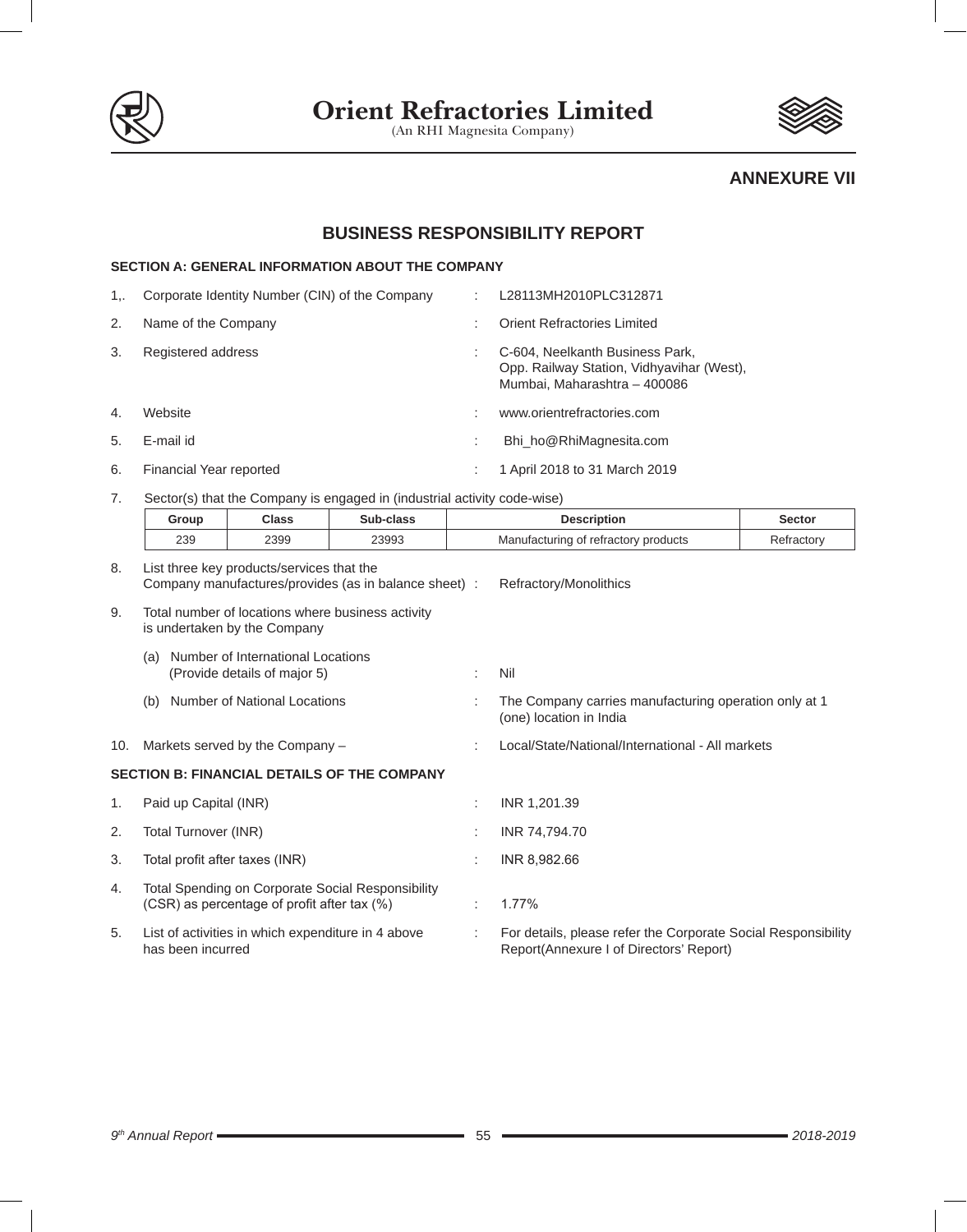



## **SECTION C: OTHER DETAILS**

- 1. Does the Company have any Subsidiary Company/ Companies?
- 2. Do the Subsidiary Company/Companies participate in the BR Initiatives of the parent company?
- 3. Do any other entity/entities (e.g. suppliers, distributors etc.) that the Company does business with, participate in the BR initiatives of the Company? If yes, then indicate the percentage of such entity/entities? [Less than 30%, 30-60%, More than 60%]
- : No, as on 31 March 2019
	- Not applicable
	- The Company does business with reputed organizations who undertake BR initiatives as per their respective organizational policies.

## **SECTION D: BR INFORMATION**

## **1. Details of Director/Directors responsible for BR**

## **a. Details of the Director/Director responsible for implementation of the BR policy/policies**

|          | DIN Number  | 06500871                |
|----------|-------------|-------------------------|
| <u>.</u> | Name        | Mr. Parmod Sagar        |
| v.       | Designation | Managing Director & CEO |

## **b. Details of the BR head**

| <b>Particulars</b> |                            | <b>Details</b>                   |
|--------------------|----------------------------|----------------------------------|
|                    | DIN Number (if applicable) |                                  |
|                    | Name                       | Mr. Purshottam Dass              |
| 3.                 | Designation                | Senior Vice President            |
| 4.                 | Telephone number           | +91 1493 2222 66                 |
| 5                  | e-mail id                  | Purshottam.Dass@RHIMagnesita.com |

## **2. Principle-wise (as per NVGs) BR Policy/policies**

## **a. Details of compliance (Reply in Y/N)**

| No.   | <b>Questions</b>                                                                                                                                                    | <b>P1</b>                                                                                                                                                                                                                                                                     | P <sub>2</sub>                                                                                               | P <sub>3</sub> | <b>P4</b>                                       | P <sub>5</sub> | P <sub>6</sub> | P7 | P <sub>8</sub> | P <sub>9</sub> |
|-------|---------------------------------------------------------------------------------------------------------------------------------------------------------------------|-------------------------------------------------------------------------------------------------------------------------------------------------------------------------------------------------------------------------------------------------------------------------------|--------------------------------------------------------------------------------------------------------------|----------------|-------------------------------------------------|----------------|----------------|----|----------------|----------------|
| ۱.    | Do you have a policy/ policies for                                                                                                                                  | Υ                                                                                                                                                                                                                                                                             | Υ                                                                                                            | Υ              | Υ                                               | Υ              | Υ              | Υ  | Υ              | Υ              |
| ii.   | Has the policy being formulated in consultation<br>with the relevant stakeholders?                                                                                  |                                                                                                                                                                                                                                                                               | The policy(ies) has been framed keeping in mind the interests ofthe<br>stakeholders at large.                |                |                                                 |                |                |    |                |                |
| iii.  | Does the policy conform to any national<br>international standards?                                                                                                 |                                                                                                                                                                                                                                                                               | Various practices/processes emanating out of the policy(ies)<br>conform to national/international standards. |                |                                                 |                |                |    |                |                |
| iv.   | Has the policy being approved by the Board?                                                                                                                         | Y                                                                                                                                                                                                                                                                             | Υ                                                                                                            | Υ              | Υ                                               | Υ              | Υ              | Υ  | Υ              | Υ              |
|       | Is yes, has it been signed by MD/ owner/ CEO/<br>appropriate Board Director?                                                                                        |                                                                                                                                                                                                                                                                               |                                                                                                              |                |                                                 |                |                |    |                |                |
| V.    | Does the company have a specified committee<br>of the Board/ Director/ Official to oversee the<br>implementation of the policy?                                     | Y                                                                                                                                                                                                                                                                             | Υ                                                                                                            | Y              | Υ                                               | Υ              | Y              | Y  | Υ              | Υ              |
| vi.   | Indicate the link for the policy to be viewed online?                                                                                                               |                                                                                                                                                                                                                                                                               |                                                                                                              |                | https://www.orientrefractories.com/policies.htm |                |                |    |                |                |
| vii.  | Has the policy been formally communicated to all<br>relevant internal and external stakeholders?                                                                    | The policy(ies) has been disseminated on the Intranet as well as on<br>the website of the Company.                                                                                                                                                                            |                                                                                                              |                |                                                 |                |                |    |                |                |
| viii. | Does the company have in-house structure to<br>implement the policy/ policies?                                                                                      | Y                                                                                                                                                                                                                                                                             | Υ                                                                                                            | Υ              | Υ                                               | Υ              | Υ              | Υ  | Υ              | Υ              |
| ix.   | Does the Company have a grievance redressal<br>mechanism related to the policy/ policies to<br>address stakeholders' grievances related to the<br>policy/ policies? | The individual policies by and large prescribe a grievance redressal<br>mechanism for the stakeholders concerned. Wherever, the individual<br>policies do not explicitly state the grievance redressal mechanism,<br>grievances can be addressed to Bhi_info@RhiMagnesita.com |                                                                                                              |                |                                                 |                |                |    |                |                |
| X.    | Has the company carried out independent audit/<br>evaluation of the working of this policy by an<br>internal or external agency?                                    | The Internal Auditors of the Company review the implementation<br>of policies from time to time. No dedicated Business Responsibility<br>audit has been conducted.                                                                                                            |                                                                                                              |                |                                                 |                |                |    |                |                |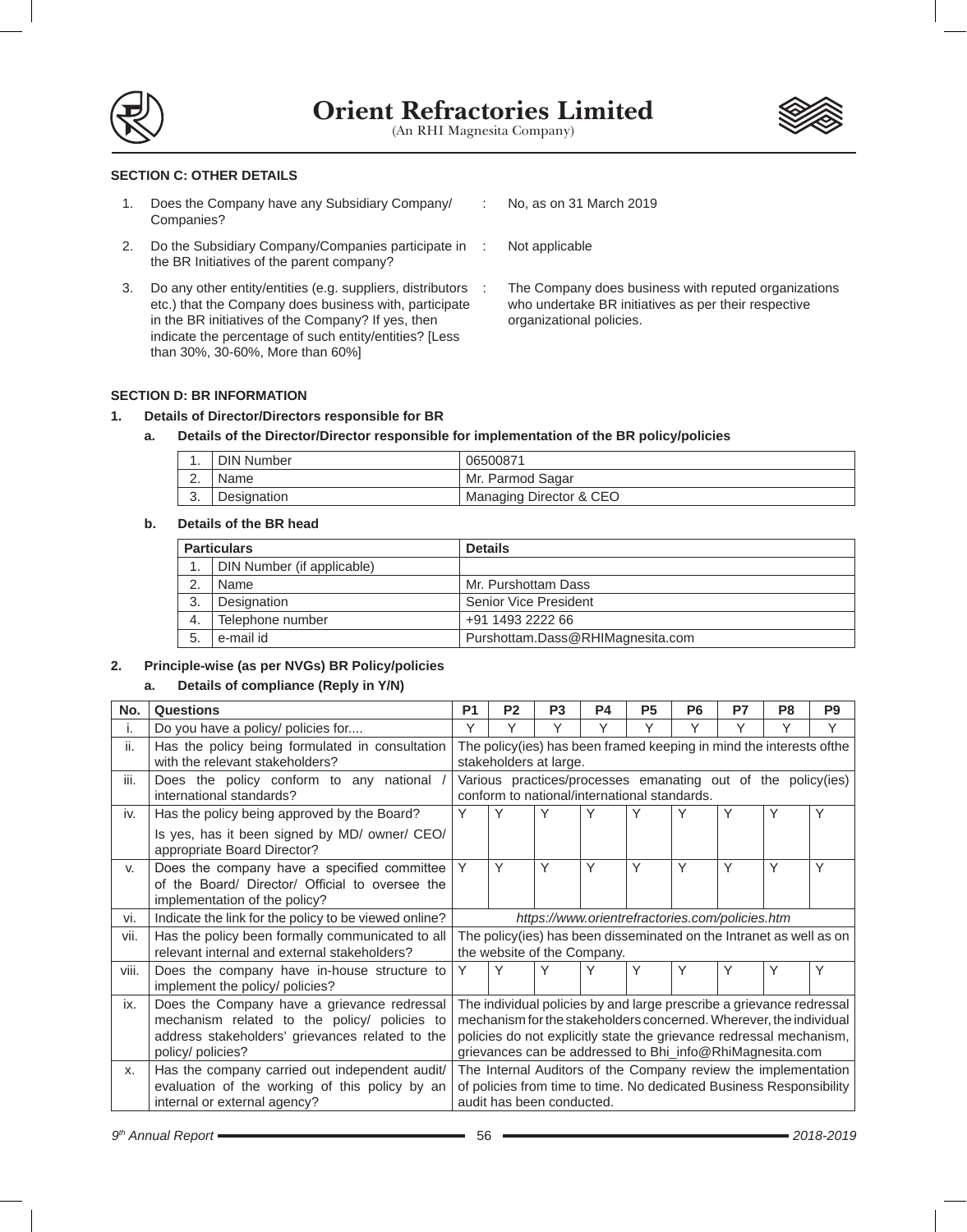

**b. If answer to the question at serial number 1 against any principle, is 'No', please explain why: (Tick up to 2 options)**

| No.  | <b>Questions</b>                                                                                                                        | P <sub>1</sub> | P <sub>2</sub> | P <sub>3</sub> | P4 | P <sub>5</sub> | P <sub>6</sub> | P7 | P <sub>8</sub> | P <sub>9</sub> |
|------|-----------------------------------------------------------------------------------------------------------------------------------------|----------------|----------------|----------------|----|----------------|----------------|----|----------------|----------------|
| Ι.   | The company has not understood the Principles                                                                                           |                |                |                |    |                |                |    |                |                |
| ii.  | The company is not at a stage where it finds<br>itself in a position to formulate and implement the<br>policies on specified principles |                |                |                |    |                |                |    |                |                |
| iii. | The company does not have financial or manpower<br>resources available for the task                                                     | Not applicable |                |                |    |                |                |    |                |                |
| iv.  | It is planned to be done within next 6 months                                                                                           |                |                |                |    |                |                |    |                |                |
| V.   | It is planned to be done within the next 1 year                                                                                         |                |                |                |    |                |                |    |                |                |
| vi.  | Any other reason (please specify)                                                                                                       |                |                |                |    |                |                |    |                |                |

## **3. Governance related to BR**

**a. Indicate the frequency with which the Board of Directors, Committee of the Board or CEO to assess the BR performance of the Company. Within 3 months, 3-6 months, Annually, More than 1 year**

The assessment is a continuous process and there is no defined frequency at which this assessment is done.

**b. Does the Company publish a BR or a Sustainability Report? What is the hyperlink for viewing this report? How frequently it is published?** 

 The requirement of publishing BRR annually is applicable to the Company from FY 2018-19 only.This report is available at *https://www.orientrefractories.com/policies.htm*

## **SECTION E: PRINCIPLE-WISE PERFORMANCE**

## **Principle 1**

#### **Businesses should conduct and govern themselves with ethics, transparency and accountability**

1. **Does the policy relating to ethics, bribery and corruption cover only the company? Yes/ No. Does it extend to the Group/Joint Ventures/ Suppliers/Contractors/NGOs /Others?** 

Commitment to ethical and lawful business conduct is a fundamental shared value of the Board of Directors, Senior Management and all other employees of the Company. ORL's value systems are aligned with the RHI Magnesita Group's Values and beliefs guided by the five ethics and four cultural themes - spirit of the RHI Mangesita Group: five ethics Respect, appreciation, honesty, integrity, reliability and responsibility and four cultural themes i.e. act customer focused & innovatively; be performance driven & accountable; operate cross functionally, collaboratively & pragmatically across the global organization; have open decision making in a respectful environment . The Company as well as subsidiary or associates are governed by this philosophy as well as the requirements of their local jurisdictions.

ORL's path – a corporate manual setting out the corporate culture lays down the guidelines required to be adhered to by every employee both in letter and spirit. This manual prepared with a view to give clarity on ethical issues, maintaining transparency in all dealings and practice ethics in a dynamic business environment is required to be adhered by all employees. The Company's Code of Conduct, Code of Conduct for Prevention of Insider Trading, Policy on Prevention of Sexual Harassment, Ethical Guidelines on Stakeholder Dealing, Whistle Blower Policy which are also enshrined in the path serve as a guiding norm in matters relating to ethics, anti-bribery and anti-corruption for all employees.

The Company has a policy to do business with suppliers/ contractors and others who are aligned with its value systems. Appropriate due diligence is exercised while selecting them.

## **2. How many stakeholder complaints have been received in the past financial year and what percentage was satisfactorily resolved by the management?**

During the year, there was no referral made under the Whistle Blower policy of the Company.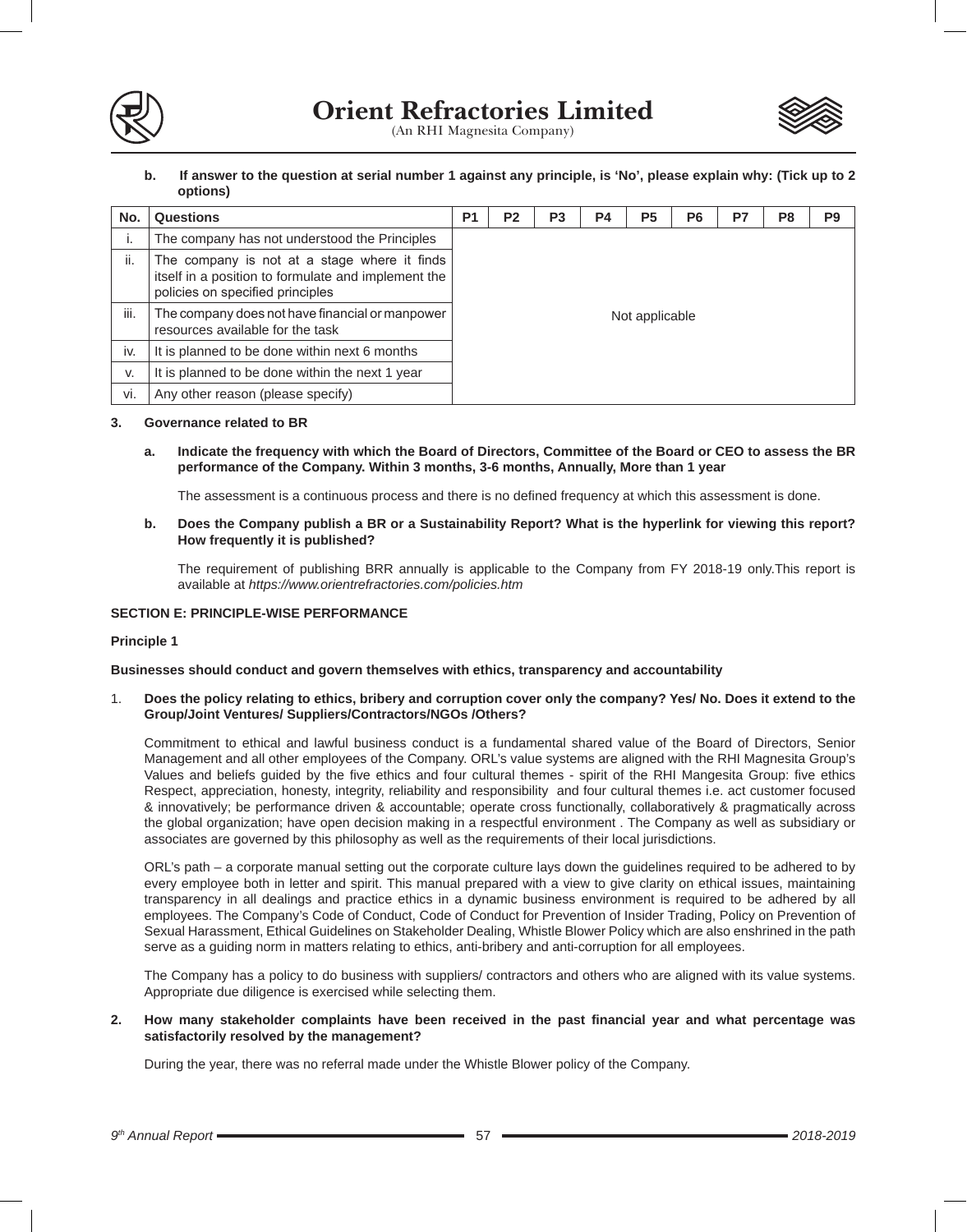



## **Principle 2**

**Businesses should provide goods and services that are safe and contribute to sustainability throughout their life cycle.**

**1. List up to 3 of your products or services whose design has incorporated social or environmental concerns, risks and/or opportunities.** 

The Company undertakes to assure safety and optimal resource use over the life-cycle of its products. The Company, being a material science & technology oriented company continuously innovates and strives for optimal resource use over the life cycle of the products it manufactures.

Mono Tubes - for conversion of open casting to close casting which improves the Safety of the employees, reducing steel wastages, less generation of heat radiation and offensive fumes and reduction in power consumption, thereby having a low negative impact on environment.

Ladle well block - developed with recycled used refractory waste which helps in conservation of natural resources

Chevron tunflow – Reduction in generation of smoke offensive fumes and heat radiation from Tundish by use of chevron tunflow which saves energy also.

- **2. For each such product, provide the following details in respect of resource use (energy, water, raw material etc.) per unit of product (optional):**
	- **a. Reduction during sourcing/production/ distribution achieved since the previous year throughout the value chain?**

We are Zero Discharge Company,therefore Unit consumption is not appropriate measure.

## **b. Reduction during usage by consumers (energy, water) has been achieved since the previous year?**

- Reduction in energy consumption by converting Oil fired Kilns to Gas firing system.
- Reduction in energy cost by replacing conventional lights with energy efficient LED lights.
- Optimum utilization of electrical energy maintaining Power factor of 0.995
- Reduction of approx. 40% in ground water consumption by replacing cooling tower by gas-based chillers and 100 % use of treated water for gardening.

## **3. Does the company have procedures in place for sustainable sourcing (including transportation)? If yes, what percentage of your inputs was sourced sustainably?**

The Company's integrated operations ensure sustainable usage of the available resources. Joint project opportunities amongst various business units improve efficiencies in sourcing besides resulting in product efficiencies.

Conscious efforts are made to ensure that everyone connected with the Company be it the designers, producers, value chain members, customers and recyclers are made aware of their responsibilities. The Company's Total Productivity Maintenance (TPM) practices help in achieving operational efficiencies also resulting in energy conservation and sustainable operations. Usage of materials which are either recycled or capable of recycling assumes top priority.

## **4. Has the company taken any steps to procure goods and services from local & small producers, including communities surrounding their place of work? If yes, what steps have been taken to improve their capacity and capability of local and small vendors?**

The Company's global and complex operations does not complement the procurement of goods and services from local and small producers in its location of manufacturing operations. However, the Company interacts with the local & small producers at regular intervals on the business and quality requirements. Assured volumes instils confidence in them to supply quality products by adopting sustainable and safe practices. The Company from time to time provides training and guidance on optimum use of resources, thereby saving cost and time. This has resulted in the small producers manufacturing products which are benchmarks in quality, thereby gaining an edge over the market.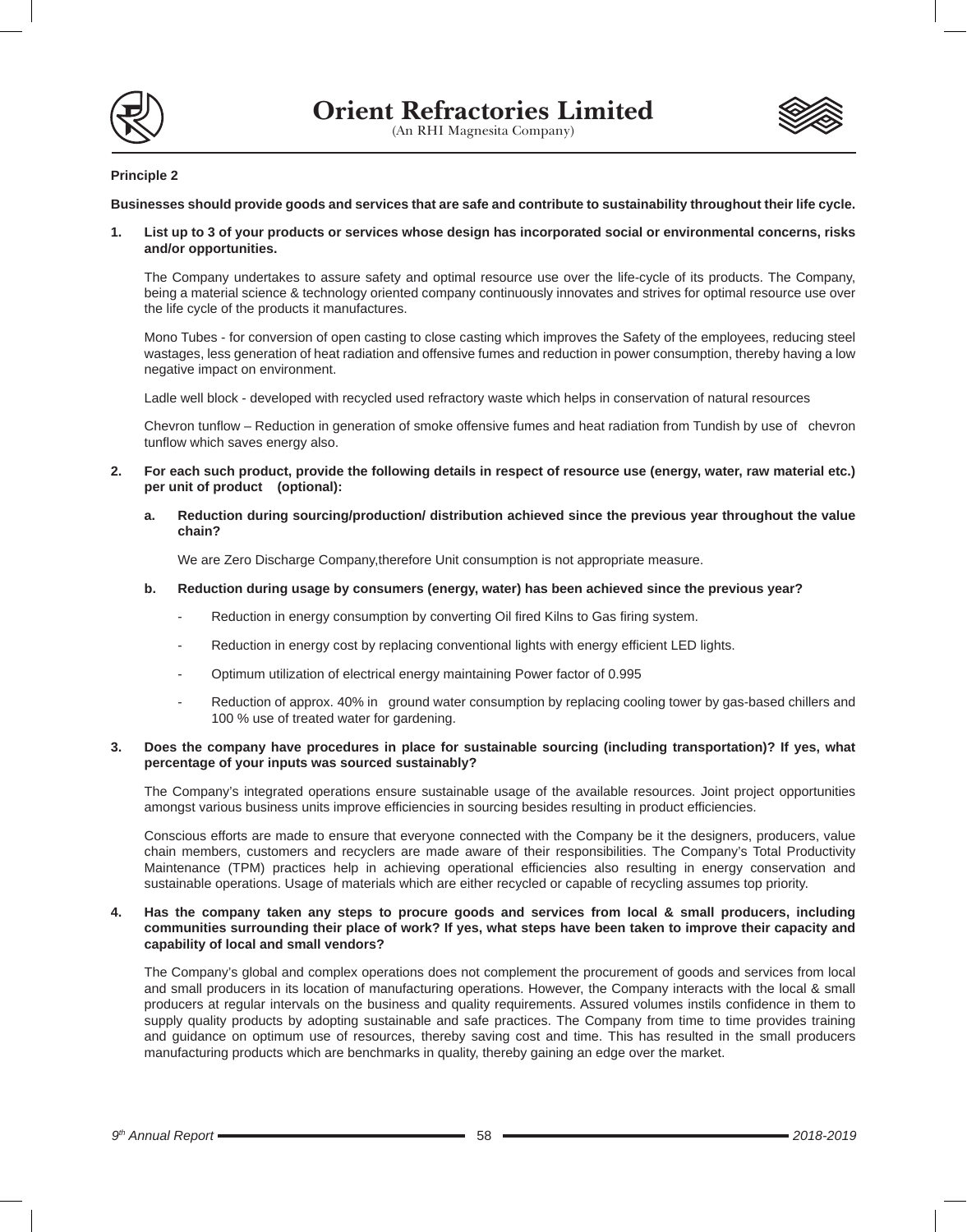



## **5. Does the company have a mechanism to recycle products and waste? If yes what is the percentage of recycling of products and waste (separately as <5%, 5-10%, >10%).**

Duly recognizing that over-consumption results in unsustainable exploitation of the planet's resources, the business units in the Company are committed to promoting sustainable consumption, including recycling of resources.

The Company has sustainable processes in place to recycle the products and waste, post completion of the manufacturing life cycle.

The Company has an integrated value cycle mapping process. For example: Use of more than 16 % of recycled raw material which is collected from different steel plants.

## **Principle 3**

## **Businesses should promote the well being of all employees**

Any organization is as good as the people who work for it. The trusting and caring ecosystem allows the Company to nurture a workforce that works passionately in tandem with its core values.

The Company is committed to providing equal opportunities both at the time of recruitment as well as during the course of employment irrespective of caste, creed, gender, race, religion, disability etc. The Company strives to keep the workplace environment safe, hygienic humane, upholding the dignity of the employees including conducting trainings and sending suitable communications on regular basis. The Company's strategic pillars for capability development, propelling performance, scaling up capability and the dedicated HR initiatives thereunder continue to facilitate constant upgradation of the skill and competency of the employees.

The dedicated learning and development programmes enhance the right skill sets and relevant knowledge to employees to achieve operational and futuristic benefits. The learning solutions are designed as per the training need analysis. Proactive steps and structured problem-solving mechanisms with focus on people issues and periodical communication on business related issues ensure cordial industrial relations.

Providing and maintaining a safe and hygiene working environment is a continuous process at ORL. Periodic awareness sessions, training on usage of protective equipments, identifying and eliminating unsafe conditions are given top priority. Our plant is BS-OHSAS 18001-2007 certified for occupational health and safety management systems. The Company continues its commitment to employ and empower women and its initiatives such as friendly work place policies for women, policy for prevention of sexual harassment, redressal mechanism in the form of Internal Complaints Committee, women welfare Committees etc. augurs well.

| 1. | Total number of employees.                                                                           | 502                                                                                                        |
|----|------------------------------------------------------------------------------------------------------|------------------------------------------------------------------------------------------------------------|
| 2. | Total number of employees hired on temporary/<br>contractual/casual basis.                           | 800                                                                                                        |
| 3. | Number of permanent women employees.                                                                 | -1                                                                                                         |
| 4. | Number of permanent employees with disabilities                                                      | 0                                                                                                          |
| 5. | Do you have an employee association that is<br>recognized by management?                             | Yes. There is recognised trade union affiliated to trade union<br>bodies.                                  |
| 6. | What percentage of your permanent employees is<br>members of this recognized employee association? : | 100 % workmen (which is 20% of the permanent employees)<br>are members of recognised employee association. |

**7. Number of complaints relating to child labour, forced labour, involuntary labour, sexual harassment in the last financial year and pending, as on the end of the financial year.**

| Category                                      | No of complaints filed<br>during the financial year | No of complaints pending as<br>on end of the financial year |
|-----------------------------------------------|-----------------------------------------------------|-------------------------------------------------------------|
| Child labour/forced labour/involuntary labour | Nil                                                 | Nil                                                         |
| Sexual harassment                             | Nil                                                 | Nil                                                         |
| Discriminatory employment                     | Nil                                                 | Nil                                                         |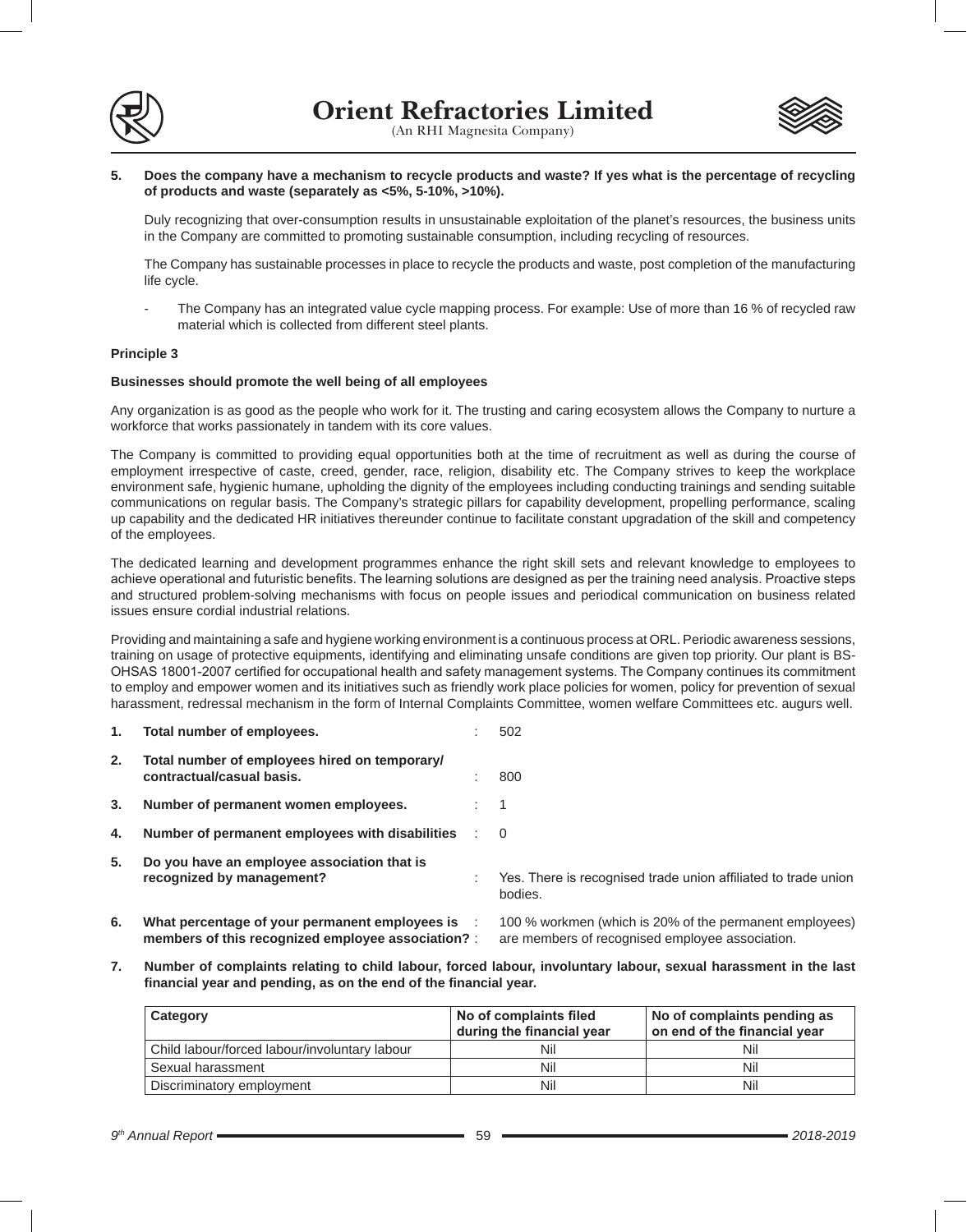



**8. What percentage of your under mentioned employees were given safety & skill up-gradation training in the last year?** 

| <b>Category of employees</b>           | <b>Safety</b> | <b>Skill Upgradation</b> |
|----------------------------------------|---------------|--------------------------|
| <b>Permanent Employees</b>             | 85%           | 90%                      |
| Permanent Women Employees              | 100%          | 100%                     |
| Casual/Temporary/Contractual Employees | 80%           | 100%                     |
| <b>Employees with Disabilities</b>     | Nil           | Nil                      |

## **Principle 4**

**Businesses should respect the interests of, and be responsive towards all stakeholders, especially those who are disadvantaged, vulnerable and marginalized**

## **1. Has the company mapped its internal and external stakeholders?**

Yes. The Company has identified its internal and external stakeholders.

## **2. Out of the above, has the company identified the disadvantaged, vulnerable & marginalized stakeholders?**

The Company's Corporate Social Responsibility (CSR) policy drives the initiatives undertaken by the Company towards the benefit of the disadvantaged, vulnerable and marginalized stakeholders. The systems and process in place to systematically identify stakeholders and for understanding their concerns and for engaging with them is reviewed from time to time. The feedback mechanism available for shareholders and customers to assess the services levels and other complaints follows the spirit laid down herein.

## **3. Are there any special initiatives taken by the company to engage with the disadvantaged, vulnerable and marginalized stake holders?**

The Company on a periodical basis undertakes dedicated activities as a part of its CSR initiatives for the disadvantaged, vulnerable and marginalized stakeholders in and around the Company's factories/plants. Education, sports and health aids are provided to schools in rural/under-developed areas and to schools supporting differently abled children. The Company has been set up to build a skill bank of a technically competent and industry ready work force by providing specialized training based on National Council Vocational Training syllabus for the rural youth drawn from socially and economically backward sections of the society.

## **Principle 5**

## **Businesses should respect and promote human rights**

**1. Does the policy of the company on human rights cover only the company or extend to the Group/Joint Ventures/ Suppliers/Contractors/NGOs/Others?** 

The Company's policy on human rights is imbibed in its values represented in the Five Ethics and Four Cultural values of the Company. The alignment with this value system is expected out of any person dealing with the Company.

## **2. How many stakeholder complaints have been received in the past financial year and what percent was satisfactorily resolved by the management?**

Nil under this principle.

## **Principle 6**

#### **Business should respect, protect, and make efforts to restore the environment**

**1. Does the policy related to Principle 6 cover only the company or extends to the Group/Joint Ventures/Suppliers/ Contractors/NGOs/others?** 

Safeguarding and protecting the environment is a shared value of the Company and its subsidiaries, joint ventures and associates. However, these companies have their own Safety, Health and Environment policies depending on the nature of their business and the local regulatory requirements. The Company's suppliers and contractors would be governed by their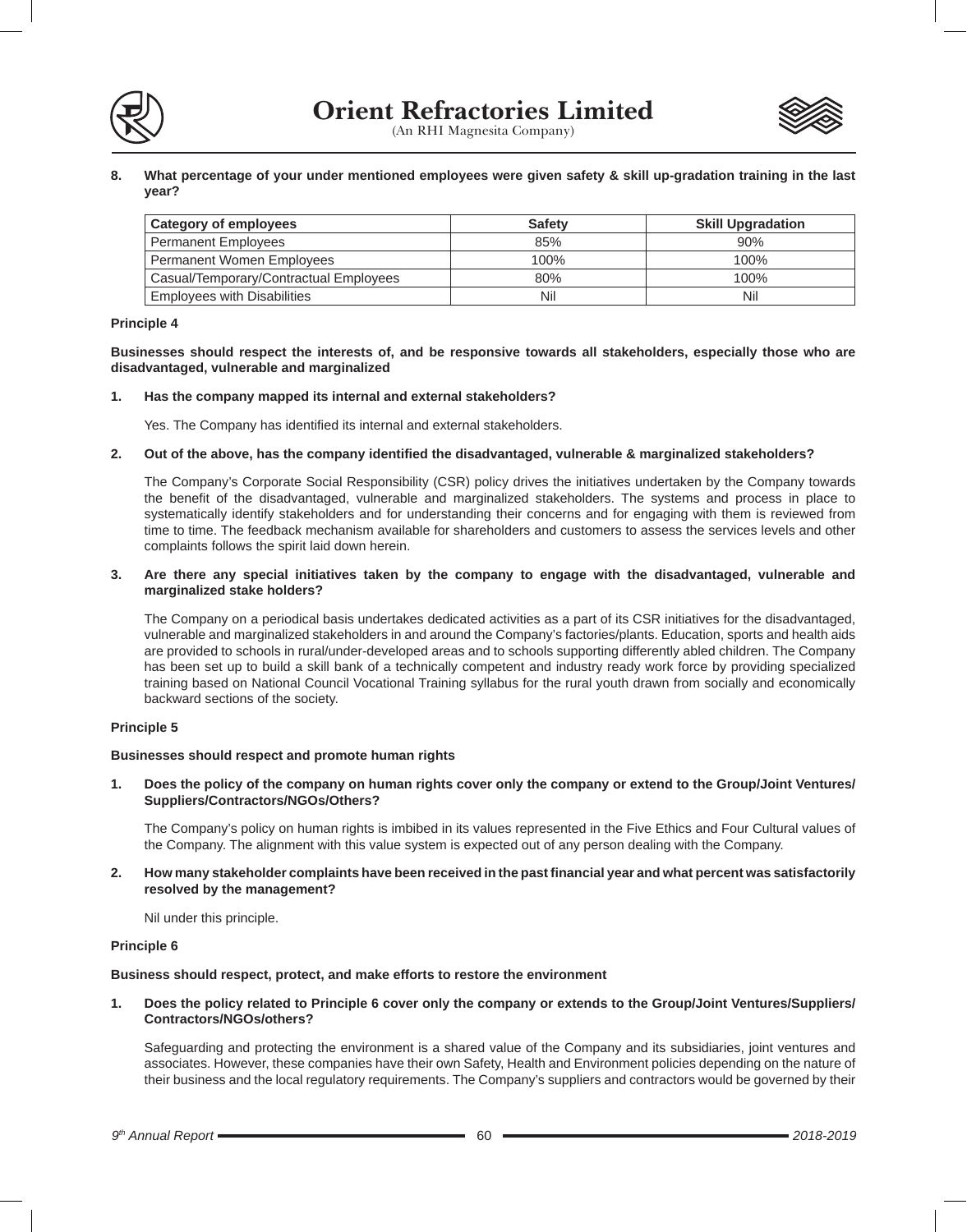



respective policies. The Company exercises due diligence in the selection of suppliers/contractors/others who are aligned with its value system.

## **2. Does the company have strategies/ initiatives to address global environmental issues such as climate change, global warming, etc.?**

Being in the manufacturing business, the Company has mechanisms in place to ensure compliance with the applicable environmental laws. The Company is committed to be an environment friendly organization and has a dedicated Environmental Policy. The Company is an active player in practicing initiatives to address environmental issues and ensuring sustainable development. The Company has received the ISO 14001 certificate for their Environment Management Systems, OHSAS 18001 certificate for safety and occupational health Management System and ISO 9001 for Quality Management Systems. Plant is maintaining zerowater discharge. Further, the Risk Management framework covering the Environmental risks is reviewed on a periodical basis and the steps that are required to be taken for mitigating the related risks are analyzed and implemented.

The Company also recognizes the significance of a greener belt by which several saplings are planted on a yearly basis to reduce the carbon footprint.

The Environment, Health and Safety (EHS) Policy of the Company is available at https://www.orientrefractories.com/ policies.htm

## **3. Does the company identify and assess potential environmental risks?**

Yes. Identification of potential environmental risks and the mitigation plan thereon is a continuous process. A report of the same is also placed before the Risk Management Committee of the Board of Directors on a periodical basis.

Further, the Company also ensures that the effluent/ emissions are within the permissible limits as prescribed by the statutory authorities.

## **4. Does the company have any project related to Clean Development Mechanism?**

No, the Company has not undertaken any specific project related to the Clean Development Mechanism as per the Kyoto Protocol. However, Plant of the Company is certified ISO 14001 (Environment Management System), QMS - ISO 9001 (Quality Management System), OSHAS - 18001.

## **5. Has the company undertaken any other initiatives on – clean technology, energy efficiency, renewable energy, etc.**

The Company utilizes its resources in an optimal and responsible manner ensuring sustainability through reduction, reuse, re-cycling and managing waste. Appropriate measures to check and prevent pollution are undertaken and wherever required assessment of environmental consequences, if any, is taken up with due regard to public interest. Equitable sharing of access and commercialization of biological and other natural resources and associated traditional knowledge is encouraged. The Company seeks to improve its environmental performance by adopting cleaner production methods, promotion of energy efficient and environmentally friendly technologies. Suitable processes and systems are developed with contingency plans and processes that help in preventing, mitigating and controlling environmental damages caused due to the Company's operations.

For more details on the energy conservation initiatives - please refer Annexure III of the Directors' report for the FY 2018- 19.

#### **6. Are the Emissions/Waste generated by the company within the permissible limits given by CPCB/SPCB for the financial year being reported?**

Yes, the Company being in manufacturing business, at all times ensures compliance with the applicable environmental laws. The Environment Policy of the Company and the ISO-14001 certification of its facilities reiterates its commitment to be an environment friendly organization setting standards in environment management.

## **7. Number of show cause/ legal notices received from CPCB/SPCB which are pending (i.e. not resolved to satisfaction) as on end of Financial Year. Nil**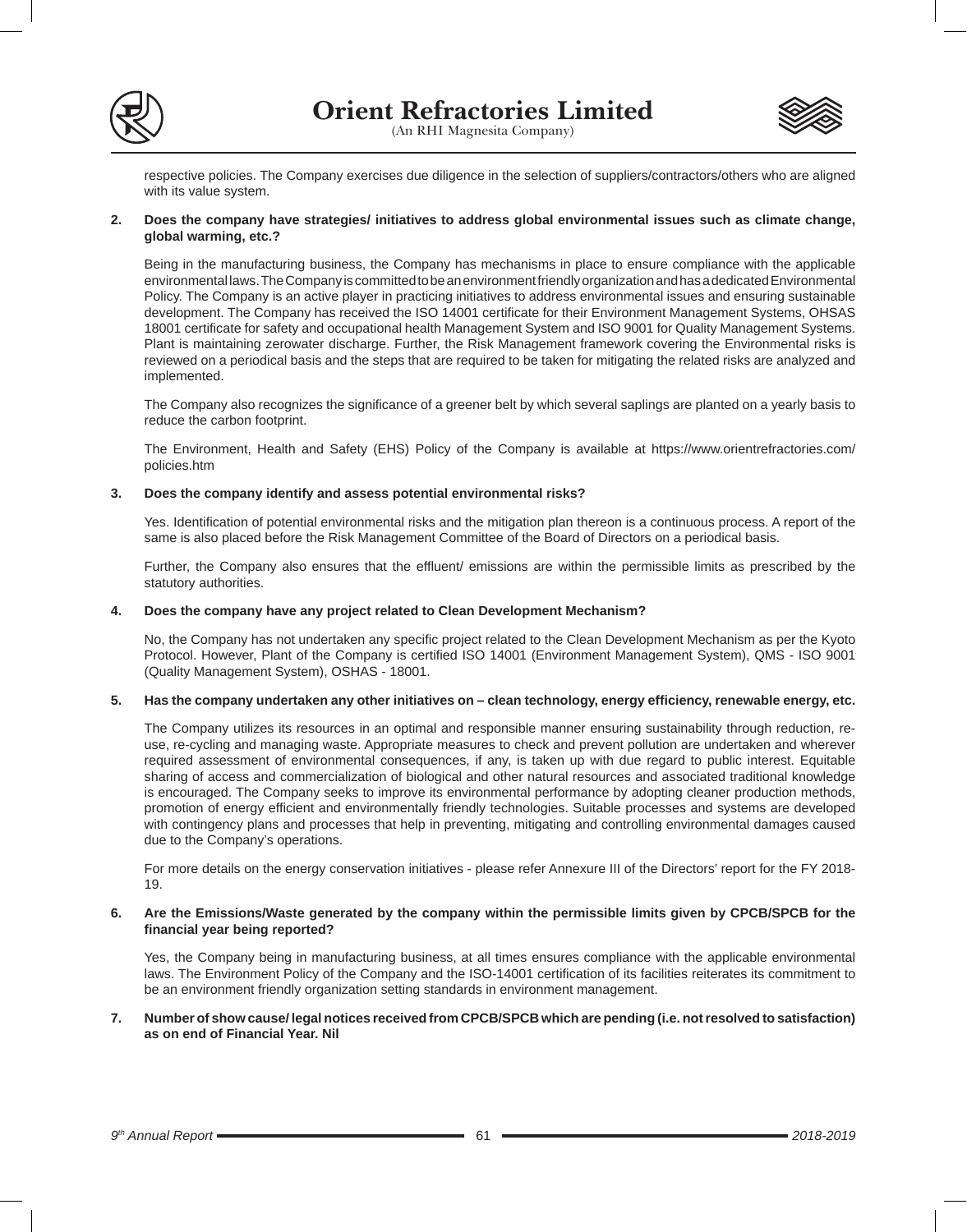



## **Principle 7**

**Businesses, when engaged in influencing public and regulatory policy, should do so in a responsible manner**

- **1. Is your company a member of any trade and chamber or association? If Yes, Name only those major ones that your business deals with: Yes**
	- Indian Refractory Manufacturers Association
	- World Refractory Association through ultimate holding company RHI Mangesita N.V.

### **2. Have you advocated/lobbied through above associations for the advancement or improvement of public good?**

The Company is not actively involved in lobbying. However, as a responsible corporate citizen, the Company as a part of industry association makes recommendations/ representations before regulators and associations for advancement and improvement of industrial climate in India.

## **Principle 8**

## **Businesses should support inclusive growth and equitable development**

## **1. Does the company have specified programmes/initiatives/projects in pursuit of the policy related to Principle 8?**

No, the Company does not have any specified programmes/initiatives/projects in pursuit of the policy related to Principle 8.

The Company believes that social responsibility is not just a corporate obligation that has to be carried out but it is one's dharma.

Therefore, our philanthropic endeavors are a reflection of our spiritual conscience and this provides us a way to discharge our responsibilities to the various sections of the society.

The CSR Committee, constituted for implementation of the well-defined CSR policy laid out by the Company, reviews the spend to be made and the projects for which such funds need to be allocated. The CSR policy highlights the responsibility statement of the Company towards CSR, the principles guiding the initiative, the manner of implementation and the reporting thereof. Skill Development, education and health care are the priority focus areas for the CSR initiatives of the Company.

In health care domain the Company has organized health check-up camps to offer curative services and conducted awareness programmes on health issue. The Company has incurred running expenses of Ambulance to provide health support to the society. Water and sanitation facilities were also provided under CSR activities at various places. The Company has contributed to Swatch Bharat Kosh to promote the clean environment and green initiatives and also contributed to Clean Ganga Fund for cleanliness of water and manage drinking water. The Company has donated water purifiers to safe drinking water to schools in rural area. To conserve water and manage & dispose water, the Company has contributed to Chief Minister Fund of Rajasthan under Mukhya Mantri Jal Swalamban Abhiyan. To promote the education facility, the Company has renovated school building and toilets in surrounding areas, further provided necessary infrastructure & reading materials to girl hostel to promote girl child education.

## **2. Are the programmes/projects undertaken through in-house team/own foundation/external NGO/government structures/any other organization?**

The Corporate Social Responsibility initiatives of the Company are implemented through an in-house team as well as through by direct contribution to various external NGOs e.g. Avtar Development Foundation, GraniAgro Rural Advancement and National Innovation, Center for human care, The Earth Saviours Foundation etc.

## **3. Have you done any impact assessment of your initiative?** No

## **4. What is your company's direct contribution to community development projects?**

Please refer the CSR report in Annexure I of the Board's report for the FY 2018-19 for complete details on the spend made by the Company during the financial year ended 31 March 2019.